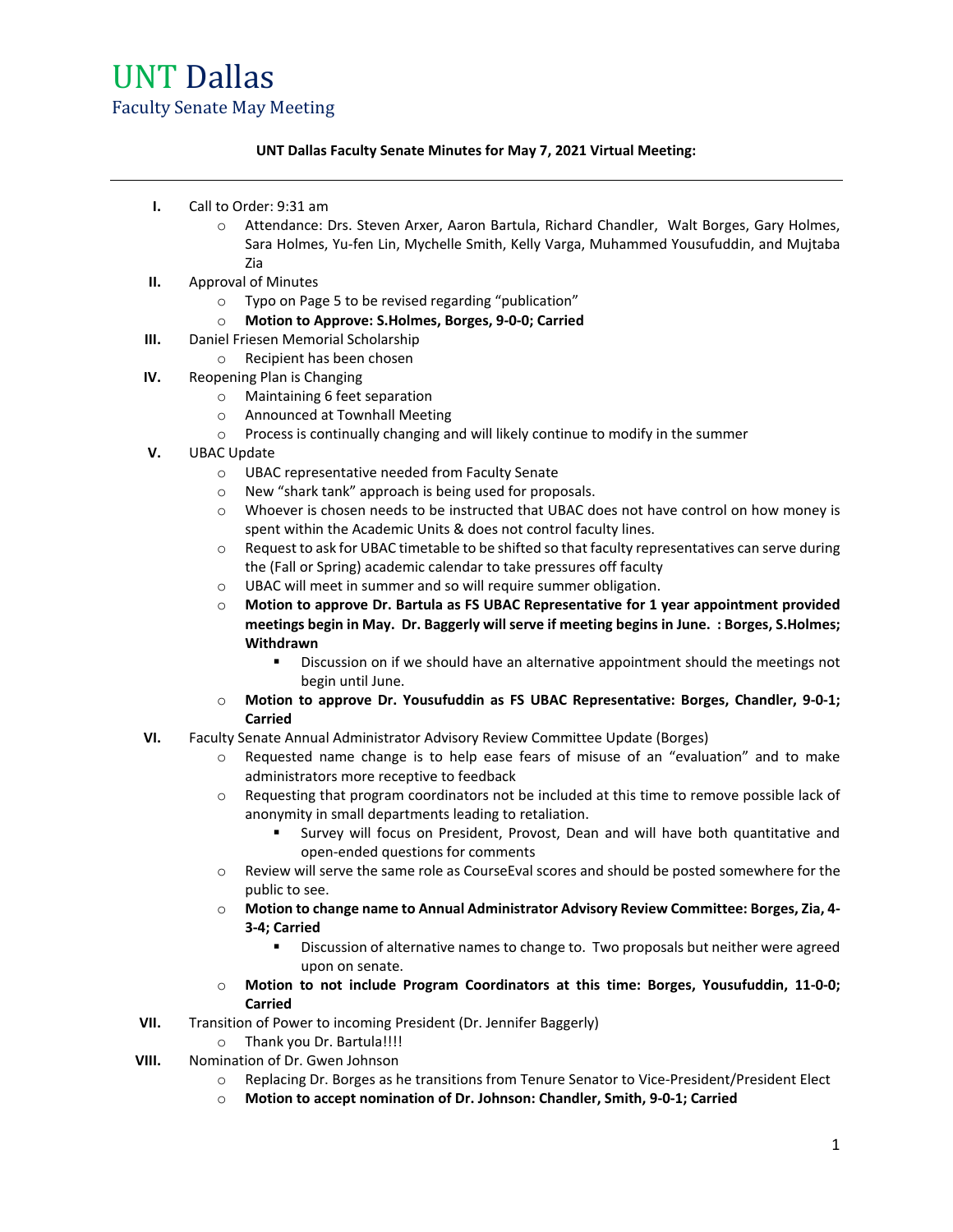- **IX.** Course Release for Faculty Senate President
	- o There are multiple meetings each week that the President of FS needs to attend.
	- o It has been recommended to the Provost that the President receive at least one course release per year.
	- o **Motion to recommend that the Provost's Office budget provide for one course release per semester in addition to any other course releases they have: Yousufuddin, S.Holmes, 9-0-1; Carried**
		- It is highly encouraged that the money for the course release come from the Provost budget.
- **X.** Service for Senators
	- $\circ$  There has been inequity between schools on how service as a FS counts towards service. It has been recommended that serving as a senator should give automatic excellence in service.
	- $\circ$  If approved, the Provost will mandate this to the Deans for upcoming evaluations and this past year evaluation.
	- o **Motion that Senators automatically receive excellence in service for part year and upcoming evaluations: S.Holmes, Yousufuddin, 10-0-0; Carried**
- **XI.** Committee Updates
	- o Academic Affairs (G.Holmes)
		- **Still working on faculty handbook.**
		- **Recommendations were sent to Dawn Remmers.**
	- o Faculty Work Life (S. Holmes)
		- Charged with working on tenure stop-clock policy.
		- A policy exists for taking a leave of absence, but the language is vague.
		- **EXEDENT** Committee worked from Denton policy document to build new, more clear policy.
		- **Policy is more tailored for tenure track as there is no mandated timetable for lecturers'** promotion like there is for tenure.
			- An additional policy might be needed for (lecturer) "contract freeze" for those with a multi-year contract needing a leave.
		- **Motion to accept Stop-Clock policy for Tenure-Track: Chandler, S.Holmes, 10-0-0; Carried**
	- o IT (Bartula)
		- Working on Digital Intellectual Property Policy.
		- Was received morning of FS meeting and has been placed in Teams for review.
		- Request for faculty or administrative staff in department to have ability to edit department webpages.
	- o Library (Bartula)
		- Waiting for results of faculty survey.
		- Adding access to additional resources.
- **XII.** "Committee on Committees"
	- $\circ$  Proposed charge would be placing faculty members on committees in equitable manner
	- o Allows for more equal disbursement of service
	- $\circ$  The same people are volunteering for service repeatedly, making service appointments inequitable.
		- **Some faculty are not able to achieve meets expectations or excellence in service. It is** unclear if this comes from lack of volunteering, lack of awareness, lack of access, etc. **There is concern over faculty-members overserving.**
	- o All service opportunities across the university would come through this committee.
	- o Is the creation of this committee going to be effective?
		- A direct request for faculty to serve might be logistically difficult.
		- A broad request for faculty to serve is what is currently happening through our senators so would the new committee add anything or just add another step?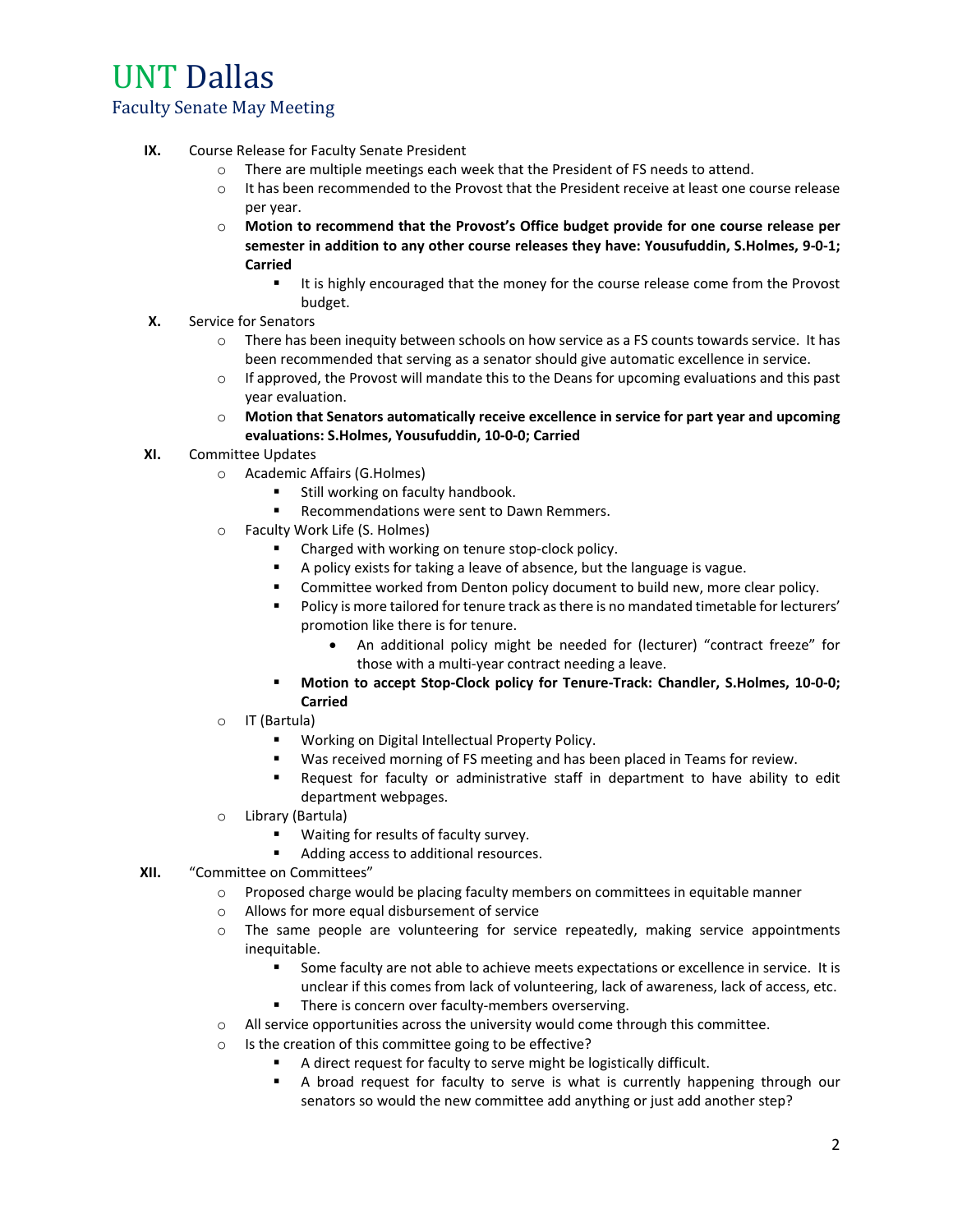- Would additional mentoring for new faculty better serve the need of getting faculty involved since senior faculty should know the importance of service.
- **EXECOULD THE COULD THE COULD THE COULD THE COULD THE COULD THE COULD** THE COULD THE COULD THE COULD THE COULD THE COULD THE COULD THE COULD THE COULD THE COULD THE COULD THE COULD THE COULD THE COULD THE COULD THE COULD T
- Faculty Senators agreed that before establishing this committee on committees, they would first try tracking which of their constituents are serving on which committees. This would allow Senators to invite a faculty member with limited amounts of service to consider serving on a particular committee. Dr. Baggerly will seek a mechanism to provide this information.
- o
- **XIII.** Faculty Senate Website (Yousuffudin)
	- o Data Archive
		- Need to preserve information from site but the website does not archive. Need a new location to keep so that next year's material on website are easy to access.
			- Need to keep Charter and Bylaws, Agenda, Minutes online. Order of Business also needs to be maintained year to year on website.
		- Recommendation to use a share drive.
			- Dr. Yousuffudin will contact Bertha in IT to help.
	- o Faculty Anonymous Comments Place on Website
		- **Feedback from faculty is that they were not comfortable making some comments with** their name attached.
		- **There is currently no way to do this with our current format.** 
			- Standards or guidelines are needed for what faculty members and Faculty Senate posts to protect from unwarranted allegations due to concerns over libel and open access requests.
			- Faculty Senate agreed to use some sort of survey program for faculty to submit concerns that the executive committee can access and review.
		- **Motion for Webmaster to investigate means of allowing faculty to anonymously communicate with Executive Committee: Chandler, S.Holmes, 9-1-0; Carried**
	- o New webmaster
		- Dr. Yousufuddin is stepping down.
		- There will be more work in upcoming years due to elections and other business.
			- Now that the website is setup, time commitment in week leading up to meeting is about an hour.
			- Additional time is spent adding new content and handling glitches.
			- In a normal month, the time commitment is a little over an hour a month (not including elections).
		- **Motion to appoint Sara Holmes as Webmaster: S.Holmes, Yousufuddin, 9-0-1; Carried**
	- o Department Trained Webmaster
		- Individuals will be responsible for basic text editing of department webpages, adding & removing faculty, modifying degree plan postings, etc.
		- Staff members cannot keep up with the demand in all schools due to size and lack of expertise.
		- Under previous website, the Program Coordinators were responsible for maintaining the website.
		- **Motion to appoint department trained webmasters: Borges, S.Holmes, 9-0-1; Carried**
- **XIV.** T&P
	- o No General Member feedback to senators
- **XV.** Lecturer Track
	- o General Member Feedback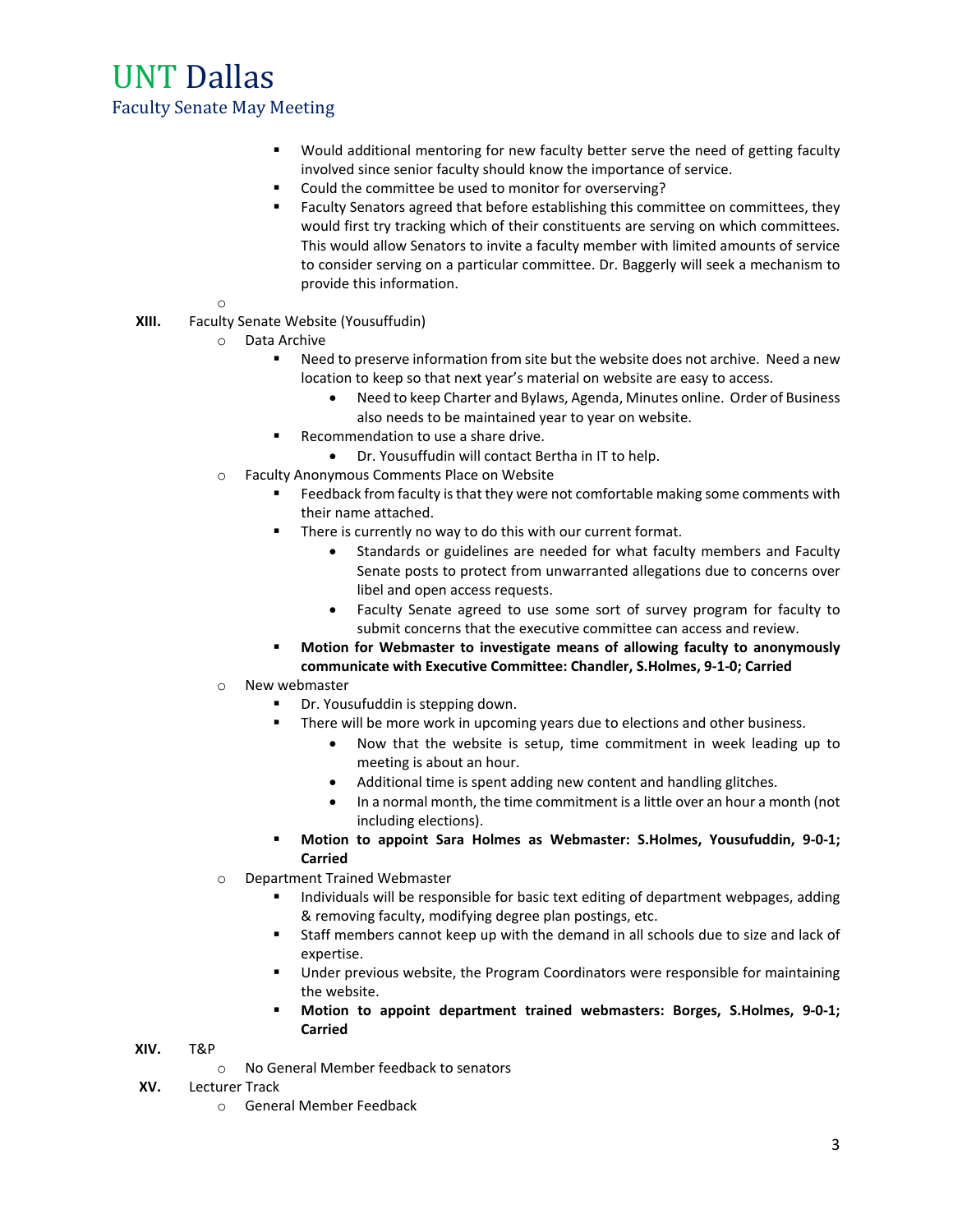- **There was a question about how the policy was different from what is already in place.** But follow up on clarifying this question did not get a response.
- **There was a question on the number of years required before being eligible for** promotion for different lecturer ranks.
- Some lecturers and the Provost are concerned that a 10 year contract for a Principal Lecturer was too long.
	- The 10 year mark was chosen based upon committee being told that this was standard. Feedback was requested prior to approving by the committee but none was received.
	- The concern over the length of the contract comes from the evaluation timetables being far apart as well as other concerns.
- **Motion to charge Faculty Worklife Committee to revise the Principal Lecturer timeline: Siddique, Chandler, 8-0-2; Carried**
- o Compensation
	- **Motion to charge Faculty Worklife Committee to propose a compensation package for lecturer promotion: Borges, Yousufuddin, 10-0-0; Carried**
- **XVI.** Orders of Business
	- o Faculty T&P "support" group (Smith)
		- **EXED ADDE FACULTY SERVITHS IN ADDET ADDET** Could Faculty going up for tenure each year?
		- **There would be no obligation to Senators other than advertising and providing a** means of connection.
			- Teams page could aid with connection.
		- **This would be a more socially driven group rather than a training.**
		- Concerns as to whether this is an efficient mechanism for FS or if this could be managed by the Provost's office which already has needed information.
			- It is recommended that FS President ask the Provost's Office to generate a list of faculty member names who are going up for T&P in the same year and for the Provost's office to connect these members at least via email or informal gathering.
	- o Joint Senate DLIT Task Force (Borges)
		- **DLIT requirements for approval of online and hybrid courses is causing great strain to** faculty and needs to be addressed.
		- A taskforce comprised of senators, faculty teaching online and DLIT staff is needed to streamline the process.
			- DLIT has already formed a committee to seek feedback from faculty. It is unclear on whether this committee would serve the same role in having due influence over the DLIT requirements.
		- It was recommended to wait to form another taskforce until after the first DLIT committee meeting. Then, it can be determined if that taskforce will serve the needs of the faculty. Dr. Baggerly will discuss informally with the faculty on the DLIT committee prior to the meeting to help gauge this.
	- o Faculty Office Space
		- **There are several individuals who will not have office space in the upcoming academic** year.
			- Several administrative functions have taken over spaces that could be used for additional classroom and office space.
			- Faculty members are concerned over sharing offices with other faculty due to COVID protocols.
		- **Request for FS to provide a voice in the process of resource and space allocation.** 
			- Some Deans and the Provost's Office are sympathetic to faculty needs.